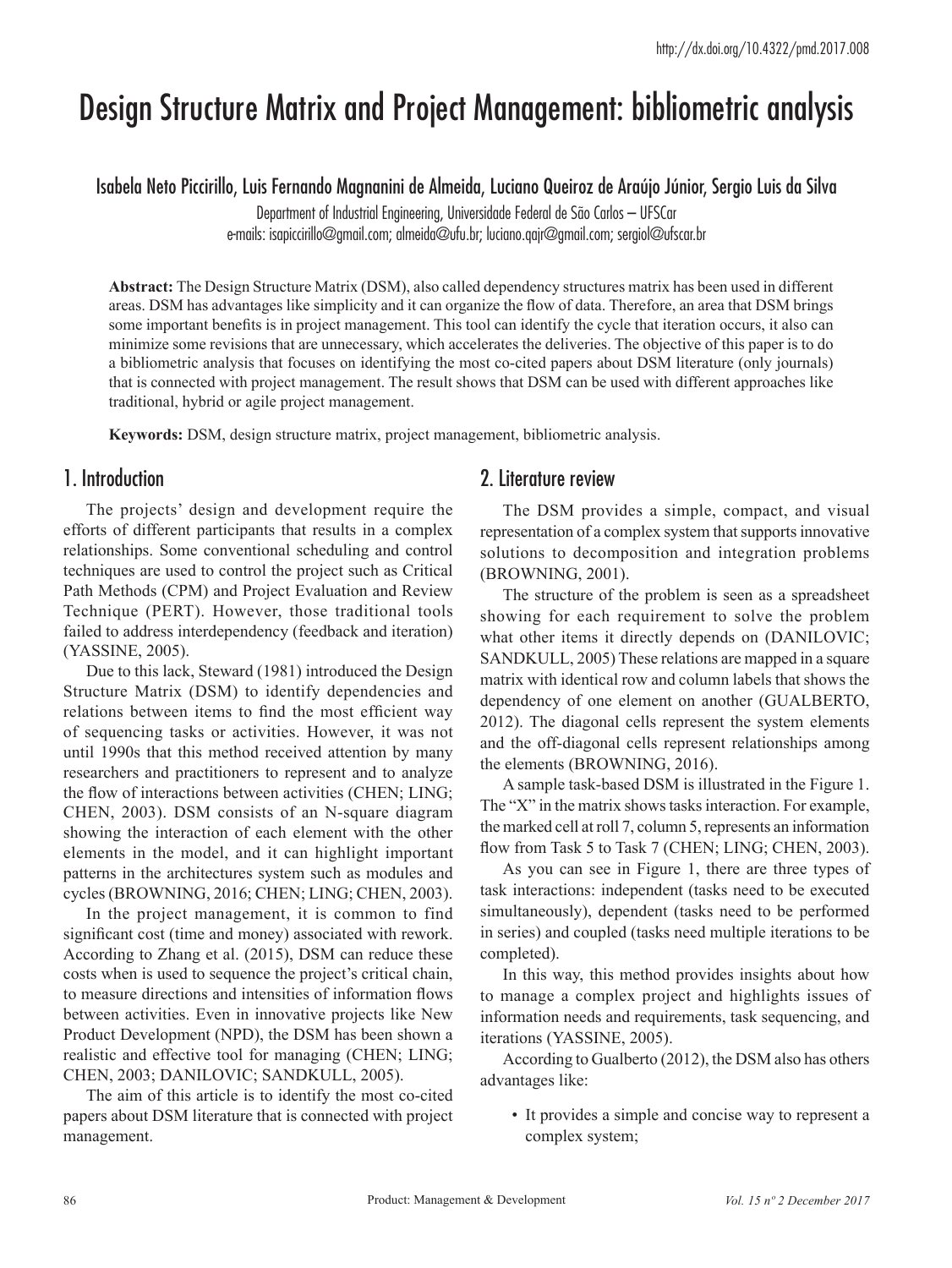

**Figure 1**. Sample task-based design structure matrix. Source: Chen, Ling and Chen (2003).

- It is amenable to analysis of existing dependencies in the process;
- It can manage schedules and anticipate risks;
- It is a quick and accurate way to examine potential changes to the sequencing of project activities and their effects;
- It provides visually means for capturing, communicating, and organizing activities.

The literature is full of successful DSM implementations in project management including automotive (YASSINE et al., 2000), aerospace (BROWNING; EPPINGER, 2002), construction (GUALBERTO, 2012), telecom (EPPINGER, 2001), and software (MACCORMACK; RUSNAK; BALDWIN, 2006). According to Browning (2016) DSM applications have only recently begun to touch these areas, which offer very promising opportunities for future research.

### 3. Research method

The relevant references were checked through the bibliometric analysis. According to Potter (1981) bibliometric studies are divided into two categories: descriptive (researcher may count and rank the frequencies of articles by countries, authors, journals, year of publication) and citation analysis (researcher may analyzes the most cited papers and the most co-cited paper in a specific field and period of time).

In this research, a citation analysis was conducted to identify the most co-cited papers about DSM that are related with project management. Co-citation analysis describes the frequency that two documents appear in the reference list of a third document (PILKINGTON; MEREDITH, 2009). A cluster analysis was also performed to verify the connection and the proximity among those important papers, as shown in Figure 2 (GARFIELD, 2001).

These relations and clusters can be analyzed through the graphs and edges. Graph is a mathematic structure made by points and edges (BELLIS, 2009). In this bibliometric analysis, graph is made by articles (dots) and the edges connecting them.

These analyzes were made by bibliometric software and the research steps are shown in the Figure 3.

The Sci2 Tool<sup>®</sup> and Gephi<sup>®</sup> software were used for the bibliometric analyses. The Sci2 Tool<sup>®</sup> is the software that imports ".txt" files from the Web of Science database (ISI format) and it generates the network of authors and co-authors. The Gephi<sup>®</sup> is the free software for visualization and for analysis of networks graphics. Through this software you can explore, manipulate, analyze, build clusters and export network graphics (BASTIAN; HEYMANN; JACOMY 2009).

The input data for this bibliometric analysis were obtained through ISI Web of Knowledge (WOS). The reason of this scientific database was the compatibility with the Sci2 Tool<sup>®</sup>. The key words established for the papers were: ("DSM" or "design structure matrix" or "Dependency Structure Matrix" or "problem solving matrix" or "design precedence matrix") AND: ("agile" or "apm" or "agile project management" or "scrum" or "project management" or "xp" or "lean agile" or "adaptative software" or "agile method" or "agile methodology" or "agile methodologies").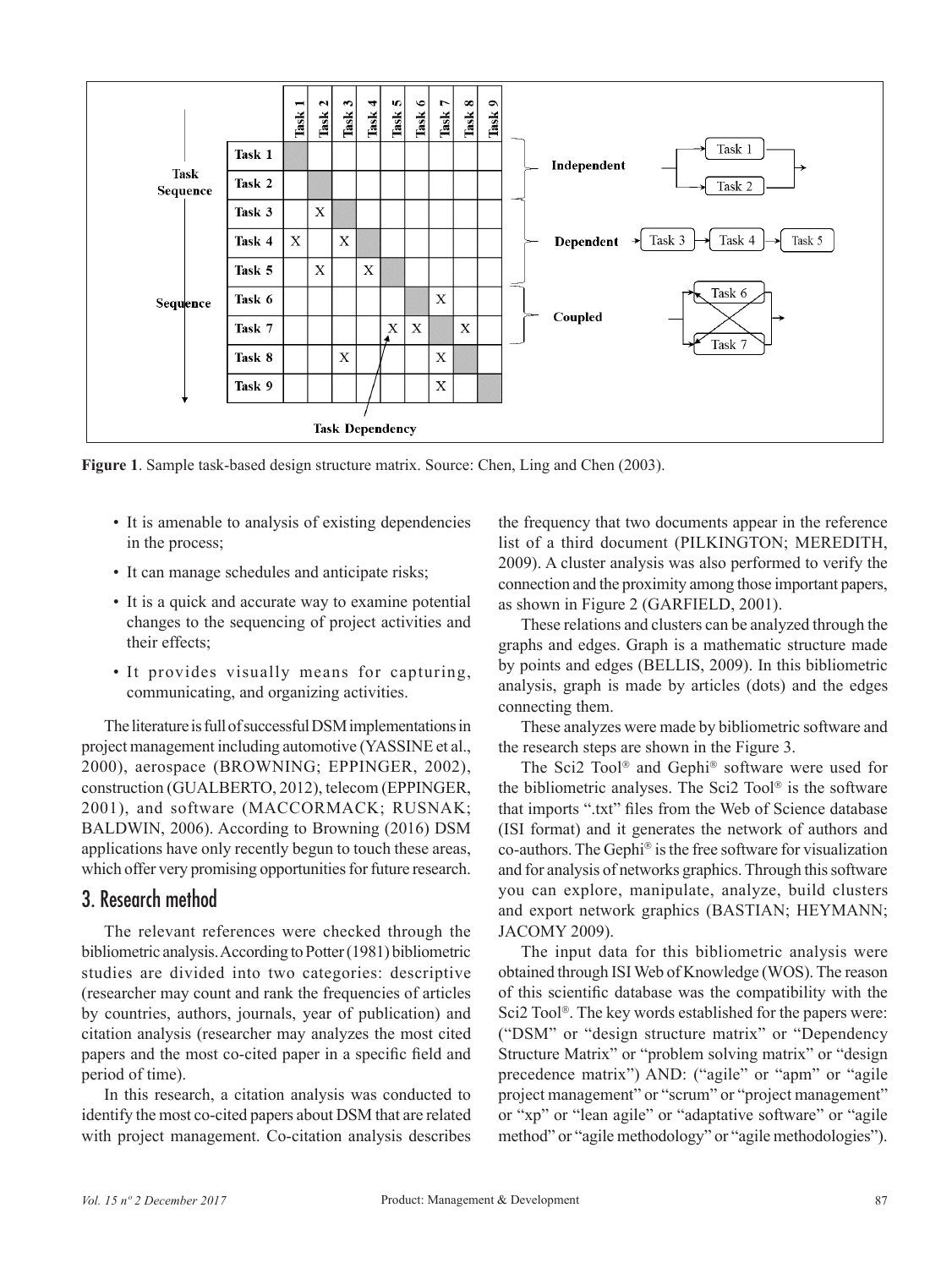

**Figure 2**. Co-cited analysis. Source: Garfield (2001).



**Figure 3**. Steps of bibliometric analysis.

# 4. The results

As mentioned, this research was collected in WOS database with the key words showed in the research method. Forty-one papers were imported and they resulted in 949 nodes, 21,182 edges and one cluster. The Table 1 shows the frequency of identify the most co-cited papers about DSM that are related with project management. Only those are discussed in this paper.

Almost all these papers were also found in the co-citation cluster analysis. For better visualization of the cluster, the filter of the degree interval was applied as shown in Figure 4.

As you can see in the Figure 4, there are 13 papers and 11 are also in Table 1. The only paper in the cluster that are not in the Table 1 is the Eppinger et al. (1994), that use DSM for organizing task in product development.



**Figure 4**. Cluster analysis.

|  |  |  | Table 1. The most co-cited papers. |  |
|--|--|--|------------------------------------|--|
|--|--|--|------------------------------------|--|

| <b>Papers</b>                       | Frequency |
|-------------------------------------|-----------|
| Steward (1981)                      | 30        |
| Smith and Eppinger (1997a)          | 15        |
| Eppinger et al. (1994)              | 12        |
| Browning (2001)                     | 11        |
| Cho and Eppinger (2005)             | 6         |
| Chen, Ling and Chen (2003)          |           |
| Eppinger and Browning (2012)        | 6         |
| Denker, Steward and Browning (2001) | 5         |
| Meier, Yassine and Browning (2007)  | 5         |
| Karniel and Reich (2009)            | 5         |
| Lévárdy and Browning (2009)         |           |
| Warfield (1973)                     |           |

Some of those papers bring the basis for the theory of Design Structure Matrix. Warfield (1973) brings the primarily tutorial on the use of binary matrices in system modeling. It brings the decomposition of binary matrices into levels such that all feedback is contained. For that, the development procedure partitions the matrix on the basis of supplied data entries and then the interconnections between subsystems are added, allowing the transitivity to be used in the developing the matrix. This method permits one to construct a reachability matrix with computer assistance and to convert it to structural model of a system.

Steward (1981) goes one step further in the method for managing the design of complex system. The author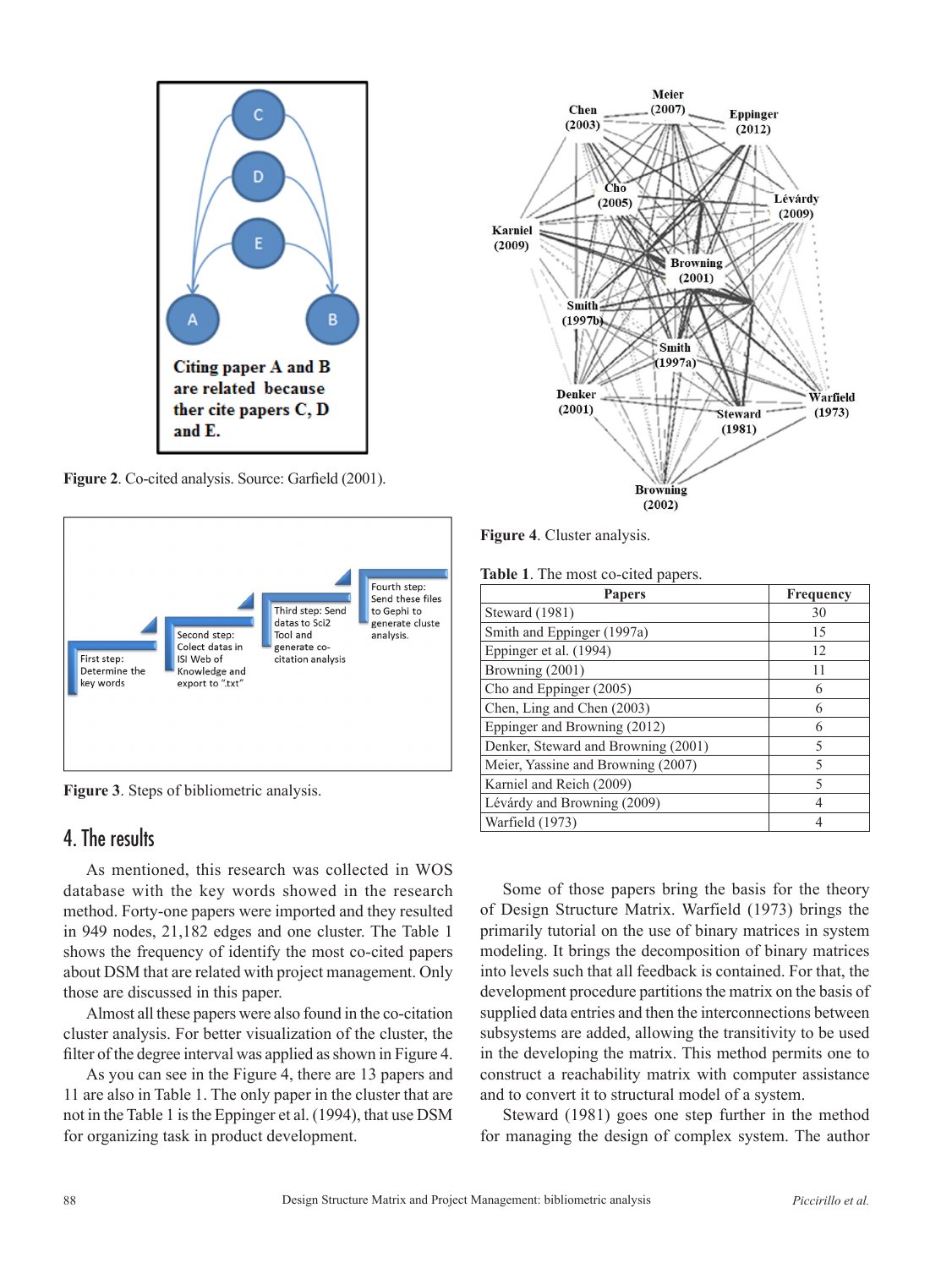argues that systems design involves the determination of interdependent variables that implies in the precedence ordering for the tasks involved in project. Those require planning decisions about how to iterate and where to use estimates is not addressed in conventional planning techniques such as critical path. These techniques can be used to develop an effective plan, showing where estimates are to be used, how to design iterations and reviews and how information flows during the design work. This information flow can also be used to determine the consequences of a change in any variable and which documents must be changed. One special case of process that can use the DSM is the interactive.

Smith and Eppinger (1997a) present a model describing sequential iteration to be used in complex engineering design projects. The model is based upon the design structure matrix representation and assumes that each individual design activity is of deterministic duration with probabilistic repetition, where the repeated probabilities are defined by the strength of the task coupling. This model allows computing the expected duration of the iterative solution process and, suggesting an initial ordering of the coupled design tasks to minimize the expected duration. The model demonstrates that it is better in a sequential iteration process to attempt a task only after the execution of tasks upon which it is strongly dependent, and to attempt the longer tasks later in the design process so the longer tasks are repeated a minimum number of times.

In another paper, Smith and Eppinger (1997b) apply DSM model to an automotive brake-system development process in order to illustrate the model's utility in describing the main features of an actual design process.

On the other hand, Meier, Yassine and Browning (2007) apply Genetic Algorithms (GAs) to an information flow model to find an optimized sequence for a set of design activities. The optimality of a solution depends on the objective of rearrangement. In an activity sequencing context, objectives vary: reducing iteration/feedback, increasing concurrency, reducing development lead-time and cost or some combination of these. They adopted matrix-based representation scheme, the DSM, for the information flow models. Their tests indicate that certain DSM characteristics (e.g., size, sparseness, and sequencing objective) cause serious problems for simple Genetic Algorithm (SGA) designs and to cope with the SGA deficiency, they investigate the use of a competent GA: the ordering messy GA (OmeGA).

Karniel and Reich (2009) identify a gap between the literature concerning activities sequencing based on DSM and the process modeling literature concerning process verification. They made a survey that systematically classifies the approaches used in DSM-based process planning, and discusses their strengths and limitations with

problems related to process modeling logic verification of iterative processes.

Thus, the DSM literature had a great development going from binary to higher order matrices and from sequential to iterative processes. Browning (2001), Browning and Eppinger (2002), Eppinger and Browning (2012) address this evolution in their works. The first one is a paper that reviews the use and problems of design structure matrix in decomposition and integration processes. The analysis takes in account two types of DSMs: the static and the time-based. It also consider four DSM applications: (1) component-based or architecture, useful for modeling system component relationships and facilitating appropriate architectural decomposition strategies; (2) Team-Based or Organization DSM, for designing integrated organization structures that account for team interactions; (3) activity-based or schedule DSM, for modeling the information flow among process activities and (4) parameter-based (or low-level schedule), for integrating low-level design processes based on physical design parameter relationships. The paper also makes a discussion of each application and show an industrial example. Lastly, it leads to conclusions regarding the benefits of its use and the barriers to their use and discusses research direction and new applications for DSM.

The second one is a book that makes an introduction of design structure matrix methods and then discusses in detail the use of DSM in products architecture models, organization architecture models, process architecture model and multi-domain architecture models. It also addresses the future of DSM.

The others papers address the use of DSM in project management of product development. Eppinger et al. (1994) present a design management strategy which focuses attention on the essential information transfer requirements of a technical project. This strategy was developed after using the matrix representation to capture the sequence off and the technical relationships among the many design tasks to be performed in order to find alternative sequences and/ or definitions of the tasks to offer opportunities to speed development progress by streamlining the inter-task coordination. Browning and Eppinger (2002) use the DSM for modeling impacts of process architecture on cost and schedule risk in product development. Denker, Steward and Browning (2001) discuss using the dependency structure matrix to design project plans that produce greater concurrency and better iteration management. Chen, Ling and Chen (2003) present a scheduling and rescheduling framework based on Design structure Matrix to deal with the difficult to scheduling and managing the global collaborated new product development process for large projects, especially in sequencing, monitoring and controlling de NPD process.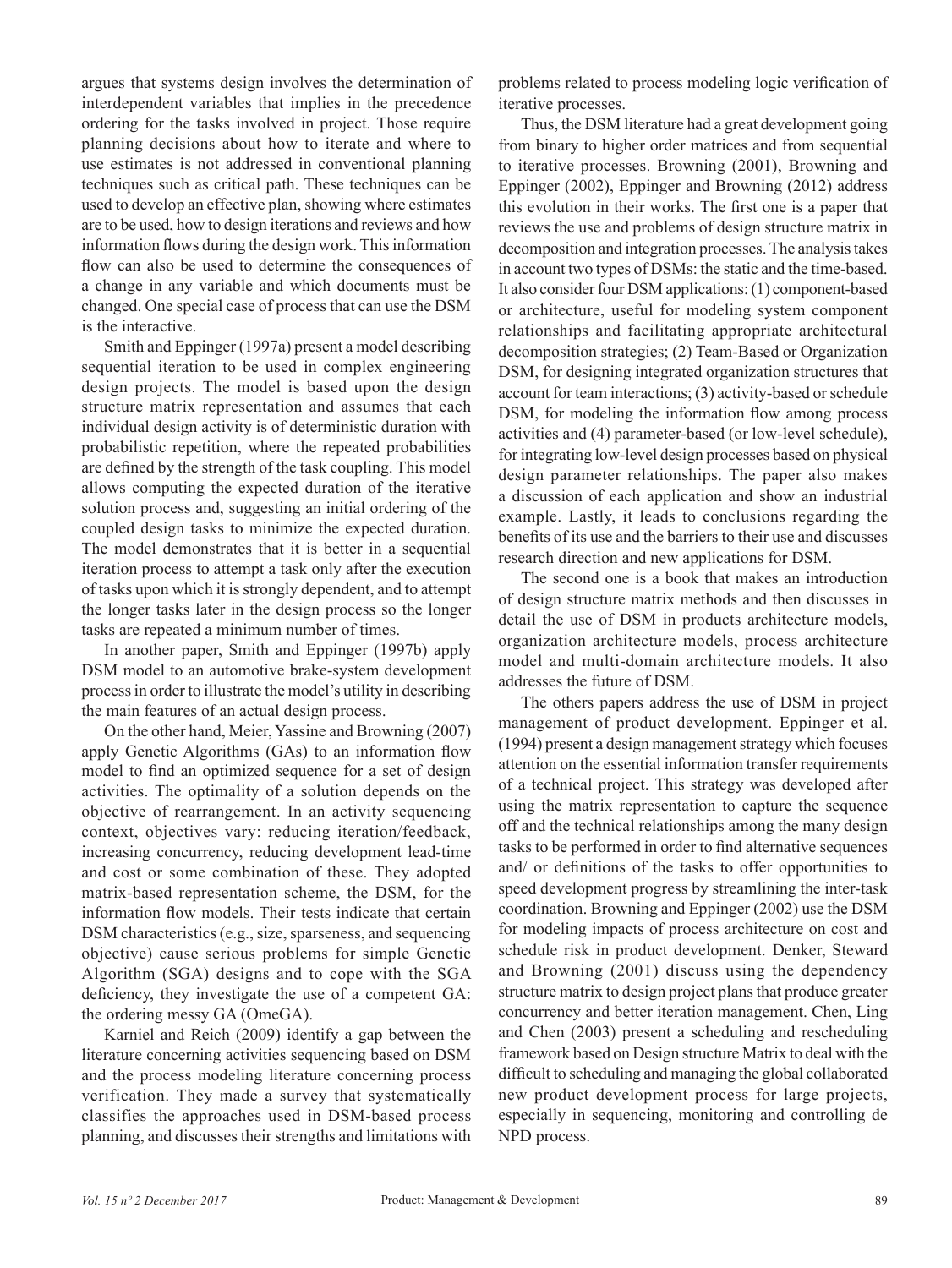Cho and Eppinger (2005) present a process modeling and analysis technique for managing complex design projects using advanced simulations computing. It computes the probability distribution of lead time in a stochastic, resource‑constrained project network where iterations take place among sequential, parallel and overlapped tasks. For that, it uses the design structure matrix representation to capture information flows between tasks and uses a simulation-based analysis to account for many realistic aspects discarded in previous analytical models. They propose a heuristic for the stochastic, resource‑constrained project scheduling problem in an iterative project network.

Lastly, Lévárdy and Browning (2009) model a product development process as a complex adaptive system. Rather than prescribing which activities will be done and when, they set up: 1) a superset of general classes of activities, each with modes that vary in terms of inputs, duration, cost, and expected benefits; and 2) simple rules for activity mode combination. Thus, instead of rigidly dictating a specific project schedule a priori, they provide a "primordial soup" of activities and simple rules through which the activities can self-organize. Instead of attempting to prescribe an optimal process, they simulate thousands of adaptive cases and let the highest-value process emerge. Analyzing these cases leads to insights regarding the most likely paths (processes) across the project landscape, the patterns of iteration along the paths, and the paths' costs, durations, risks, and values.

#### 5. Conclusions

The DSM has been used in project management theory. As it can deal with sequential or iterative process, it could be used for traditional project management, agile project management or hybrid project management. Its use does not replace the other practices of planning and estimation in projects but help them to improve their reliability. The main difference of matrix-based approaches is the concise, visual representation of complex systems.

Even with the development of DSM in the last decades, the theory and mathematical methods have to continue with improvements to deal with the increase of the complexity and dynamic in projects environments.

### 6. References

- BASTIAN, M.; HEYMANN, S.; JACOMY, M. Gephi: an open source software for exploring and manipulating networks. In: INTERNATIONAL AAAI CONFERENCE ON WEBLOGS AND SOCIAL MEDIA, 2009, San Jose. **Proceedings...** Palo Alto: AAAI, 2009. p. 361-362.
- BELLIS, N. **Bibliometrics and citation analysis**. Lanham: The Scarecrow Press, 2009.
- BROWNING, T. R. Applying the design structure matrix to system decomposition and integration problems: a review and new directions. **IEEE Transactions on Engineering Management**, v. 43, n. 3, p. 292-306, 2001.
- BROWNING, T. R. Design structure matrix extensions and innovations: a survey and new opportunities. **IEEE Transactions on Engineering Management**, v. 63, n. 1, p. 27-52, 2016.
- BROWNING, T.; EPPINGER, S. Modeling impacts of process architecture on cost and schedule risk in product development. **IEEE Transactions on Engineering Management**, v. 49, n. 4, p. 428-442, 2002.
- CHEN, C. H.; LING, S. F.; CHEN, W. Project scheduling for collaborative product development using DSM. **International Journal of Project Management**, v. 21, p. 291-299, 2003.
- CHO, S. H.; EPPINGER, S. D. A simulation-based process model for managing complex design projects. **IEEE Transactions on Engineering Management**, v. 52, n. 3, p. 319-328, 2005.
- DANILOVIC, M.; SANDKULL, B. The use of dependence structure matrix and domain mapping matrix in managing uncertainty in multiple project situations. **International Journal of Project Management**, v. 23, p. 193-203, 2005.
- DENKER, S.; STEWARD, D.; BROWNING, T. Planning concurrency and managing iteration in projects. **Project Management Journal**, v. 32, n. 3, p. 31-38, 2001.
- EPPINGER, S. D. et al. A model-based method for organizing tasks in product development. **Research in Engineering Design**, v. 6, p. 1-13, 1994.
- EPPINGER, S. D.; BROWNING, T. R. **Design structure matrix methods and applications**. Cambridge: The MIT Press, 2012.
- EPPINGER, S. Innovation at the speed of Innovation. **Harvard Business Review**, v. 79, p. 149-158, 2001.
- GARFIELD, E. **From bibliographic coupling to cocitation analysis via algorithmic historio-bibliography**. Philadelphia, PA: Drexel University, 2001. A citationist's tribute to Belver C. Griffith.
- GUALBERTO, A. C. F. **Aplicação da ferramenta DSM Design Structure Matrix ao planejamento do processo de projeto de edificações**. 2012. 197 f. Dissertação (Mestrado em Engenharia)-Escola Politécnica, Universidade de São Paulo, São Paulo, 2012.
- KARNIEL, A.; REICH, Y. From DSM-based planning to design process simulation: a review of process scheme logic verification issues. **IEEE Transactions on Engineering Management**, v. 56, n. 4, p. 636-649, 2009.